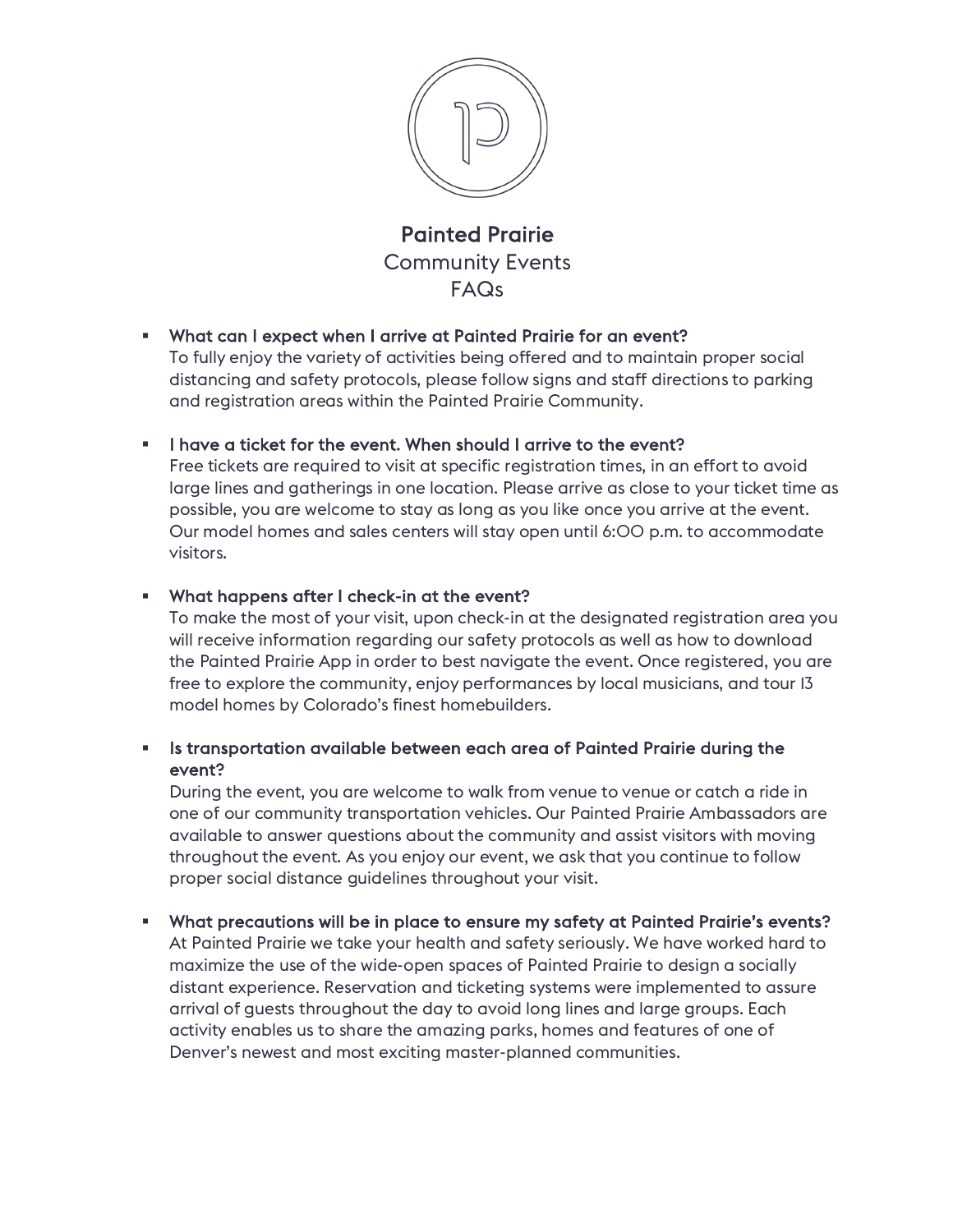

This includes clearly marked distancing guides - spaced over six feet from one another – at the event's entertainment and education opportunities, food vendor locations, and model home entries. Activities are strategically placed throughout the development's 22-Acre High Prairie Park and the many pocket parks and open spaces within the Painted Prairie community.

## § Will Painted Prairie's playgrounds be open and available?

At Painted Prairie, we are proud of our parks. During our community events, our playgrounds, play spaces, and parks will be open and available for play. Many of our play surfaces are made of natural materials such as concrete, wood and stone. Please understand that we are unable to disinfect each surface after use. By using the play structures and using the parks, you are playing at your own risk. All children must wear masks and use hand sanitizer before and after using the playgrounds at Painted Prairie. We appreciate your understanding.

## § Do I need to wear a face covering as I tour the area?

Due to Colorado's COVID-19 guidelines, the use of a facial covering is required when entering public spaces. We ask that you continue to honor the guidelines and wear a mask to protect the safety of our employees, their families and others visiting the Painted Prairie neighborhood.

#### § What other steps will be taken to ensure proper hygiene at the event? Painted Prairie will provide ample handwashing and hand sanitation opportunities throughout the community, in addition to face coverings.

#### **EXT** How are you handling food and drinks at the event?

Our food and drink vendors will provide low to no-contact food options and individually sealed beverages for your enjoyment. Additional beverage stations will be spaced out throughout the development.

#### **EXTER How many people are expected to attend the event?**

Painted Prairie has taken steps to control attendees at each of our community events. We have restricted tickets targeting 200 people arriving within any given hour and spreading out through localized activities across more than 22 acres.

# Additional Information

\*Many of Painted Prairie's partner homebuilders require attendees to sign an additional health waiver to state that visitors are not experiencing any flu-like symptoms. You will be asked health screening questions when you enter the models, and we ask that if you are do not feel well, please do not attend the event.